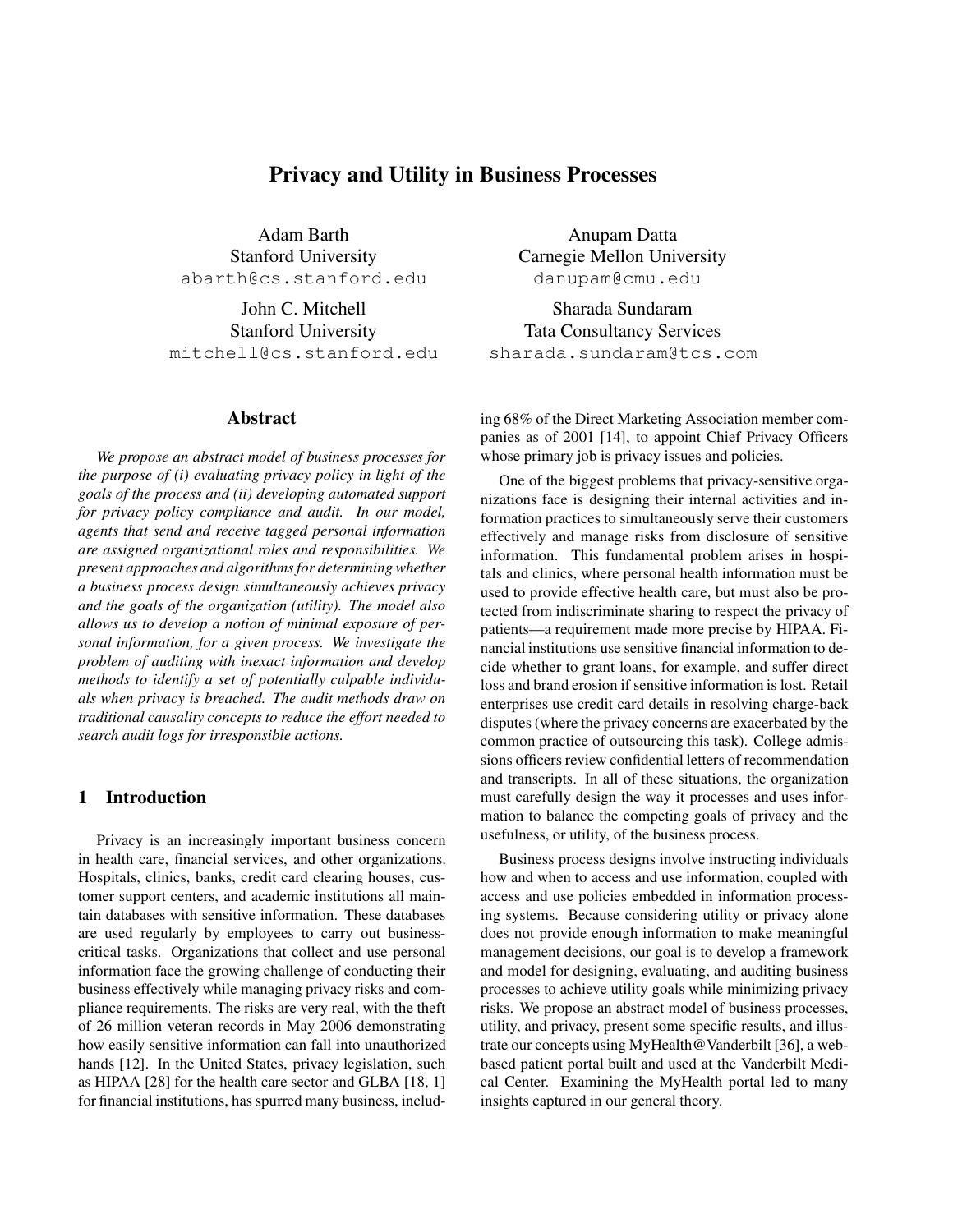

**A well-designed business process achieves business objectives while complying with privacy policy.**

Our approach builds on *contextual integrity*, a conceptual framework for understanding privacy expectations and their implications developed in the literature on law, public policy, and political philosophy [26]. The primary tenant of contextual integrity is that people interact in society not simply as individuals in an undifferentiated social world, but as individuals in certain capacities or roles, in distinctive social contexts (e.g., health care or banking). For example, the individuals in MyHealth act as patients, doctors, nurses, or secretaries, according to a specific workflow for scheduling appointments, viewing lab results, and asking and answering heath questions.

Each context is characterized by its business objectives, or *utility* goals, and its norms of transmission. For example, one utility goal for MyHealth is to respond to health questions from patients. The norms of transmission identify conditions under which personal information can be communicated from one party to another. These norms are represented by the *privacy* goals of a workflow. A privacy goal for MyHealth is to restrict health information to doctors and nurses, the health care providers.

Using a model of *actions* that transmit personal information from a sender in one role to a receiver in a possibly different role, agents may accumulate and send different types of personal information they receive. These messages represent emails, web forms, database entries, workflow data structures, and arguments to actions. We assume that messages have associated *tags* (e.g., "health information") to indicate their contents, but consider business processes in which human agents may tag messages incorrectly. Since agents may act independently, with different motives, we express privacy and utility goals using a form of alternatingtime temporal logic, which we call the *Logic of Privacy and Utility (LPU)*, interpreted over the concurrent game structure [3] of agent actions. In this logical setting, privacy is a trace property expressible in LTL [23], while utility requires that agents have strategies to achieve certain useful outcomes, and is therefore expressed naturally using the stronger  $ATL^*$  [3] path quantifiers. We also formulate workflows in temporal logic, by associating a *responsibility* to each agent role. For example, in the patient portal workflow, doctors are responsible for answering health questions and secretaries are responsible for scheduling appointments. We consider both a general class of workflows presented abstractly by logical formulas and a more concrete subclass of practical workflows presented as a labeled graph or automata. Within this setting, we formulate and address design-time and run-time questions about whether a given workflow achieve its privacy and utility goals, without assuming that human agents always follow their assigned responsibilities.

1. *Does a given workflow achieve privacy and utility if all agents act responsibly?*

We present algorithms for answering this question, using the components illustrated in Figure 1. Specifically, privacy properties may be evaluated using standard LTL model-checking over the traces generated by responsible executions of the concurrent game structure. Evaluating utility is more involved because of the ATL\* path quantifiers and, in general, is undecidable [3] because agents learn only of messages they send or receive. Because of this limitation, we present a sound decision procedure for a restricted, but useful, class of formula defined.

2. *Can irresponsible agents be detected and held accountable for violations?*

If the execution of a workflow satisfying our design criteria actually violates privacy, then some agent must have caused the violation by acting irresponsibly. These violations can be caught at run time, and the accountable agent determined using *auditing* algorithms we present (see Fig. 2). These algorithms are not fully automatic (or else they could be used for enforcement), but require an oracle (such as a human auditor) to determine the accuracy of message tags. We seek to minimize the number of oracle calls (reducing the human auditor's work) by using classical causality ideas in distributed computing and a new notion of "suspicious events."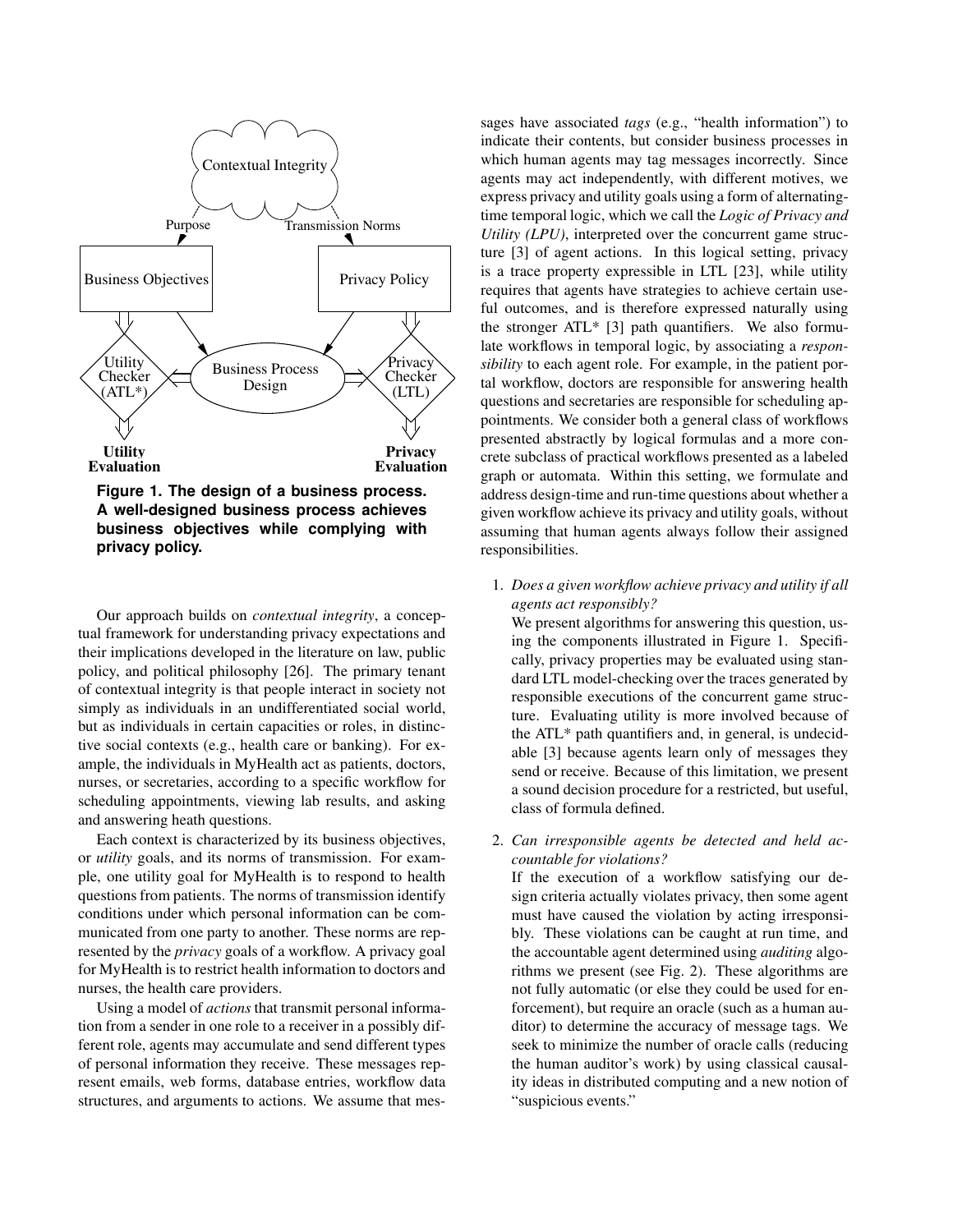

**Figure 2. Auditing logs from business process execution**

Privacy advocates often recommend reconciling the competing interests of privacy and utility with the principle of *minimum necessary disclosure*: disclose the minimum information necessary to achieve the utility goal. This principle is included expressly in several influential privacy policies, including the HIPAA Privacy Rule and the Markle Connecting for Health Common Framework [24]. We leverage our unified model of privacy and utility to provide a formal definition of this principle.

We apply these concepts to the MyHealth patient portal and recommend several design changes to the MyHealth developers at Vanderbilt. Message tags are themselves one such suggestion, enabling finer grained message routing. Our auditing algorithms were developed in response to the MyHealth developers' concern about incorrectly tagged messages. In this paper, we suggest further privacy improvements in the MyHealth workflow based on tagging and illustrate our auditing methods using a hypothetical execution of MyHealth with an irresponsible agent.

After a review of related work, the remainder of the paper is organized as follows. Section 2 describes the My-Health@Vanderbilt patient portal. Section 3 defines the process model and temporal logic for stating properties of a model. Workflows and responsibilities are explained in Section 4, with results relating privacy and utility in Section 5. Auditing is explored in Section 6, with applications to MyHealth in Section 7 and conclusions in Section 8.

#### 1.1 Related Work

The Logic of Privacy and Utility is based on the privacy language CI [10], a formalization of contextual integrity's transmission norms which has received some recent media attention [17]. This work extends CI in two key directions, (i) capturing notions of utility by extending the labeled transition system to a concurrent game structure, and (ii) capturing uncertainty about message contents by permitting senders to attach arbitrary tags to messages. Using these two extensions, we are able to investigate trade-offs between privacy and utility in workflow design, and auditing issues in workflow execution not visible in CI.

Several privacy-only languages have been proposed. P3P [30, 13], built into Internet Explorer, is the most widely-deployed privacy language, but is the least expressive and has some semantic anomalies [11]. P3P also assumes the semantic contents of message are known, and recent work [21] has examined enforcing P3P policies in database systems where the type of information is known explicitly. EPAL [19, 9, 32] is a privacy language designed by IBM to enforce privacy policies within the enterprise. EPAL, like the general access control language XACML [5, 4], defines its semantics in terms of an authorization algorithm, making a utility extension difficult. Finally, Privacy APIs [25], based on HRU access control, is privacy language that can express privacy legislation. Other work [6, 7] formalizes privacy policies used by organizations but does not consider how these policies affect the design of organizational workflow.

Several formalisms have been considered for specifying workflows, most notably Petri Nets [2], UML Activity Diagrams [15], and BPEL [27]. The Petri Net model is useful for understanding reachability and parallelism properties of workflows, but is difficult to apply to privacy because the stones in the net, which represent performing tasks or exchanging messages, are untyped (or, more precisely, typed implicitly by their location). The formalism for UML Activity Diagrams is graphical, complicating integration with the linguistic formalisms of privacy policies. Alternately, BPEL, for which Oracle provides an execution engine [29], views a workflow as conglomeration of web services. Unfortunately, BPEL resembles an imperative programming language and is Turing-complete, foreclosing the possibility of deciding whether a BPEL workflow complies with a privacy policy or achieves a utility goal.

Workflow and authorization have been considered together previously, both for access control [8] and for privacy [34], but those works treat the workflow as given and do not consider the utility goal as a constraint on workflow design. Moreover, neither consider auditing deviations from prescribed workflow execution. Conflicts between privacy and utility goals have been recognized in other set-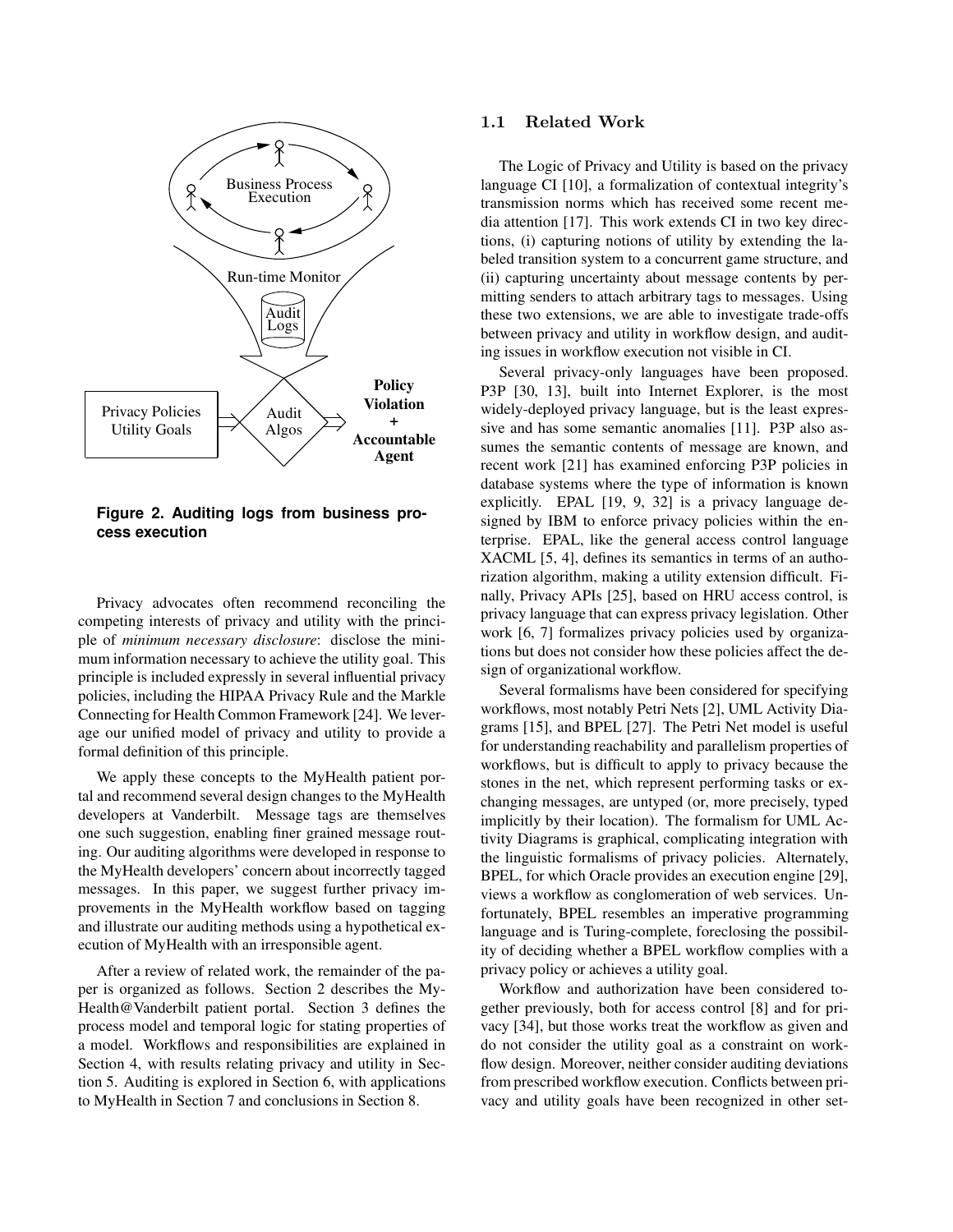tings, such as in  $k$ -Anonymity [31, 33]: when a database cell is suppressed, privacy is enhanced and utility is diminished. When Dwork and Nissim [16] perturb a dataset to achieve privacy, utility concerns motivate them to minimize the amount of added noise.

# 2 Example: MyHealth@Vanderbilt

The MyHealth patient portal at Vanderbilt University Hospital allows patients to interact with their doctors and other healthcare professionals through a web-based messaging system (see www.myhealthatvanderbilt.com). This innovative system at a leading research hospital, like related commercial ventures elsewhere, aims to provide better medical care at reduced costs, in a way that is more convenient to patients. In the MyHealth system, patients ask health questions and receive answers by exchanging messages with their doctors, labs send test results to patients, and patients send appointment requests to secretaries. While HIPAA does not allow certain email communication to patients, patient authentication allows web-based systems to be HIPAA-compliant. Figure 3 depicts a portion of the MyHealth message passing system that deals with appointment requests and health questions.



**Figure 3. Current MyHealth Workflow**

This portion of MyHealth serves two utility goals: patients can schedule appointments and can receive answers to health questions. All messages are directed to the secretary, who is responsible for scheduling appointments and forwarding health questions to the nurse. This design reduces the doctor's workload, but the secretary learns the patient's sensitive health information contained in health questions. A more privacy conscious MyHealth design would deliver health questions directly to the nurse, bypassing the secretary. However, patients write messages in free text, making it difficult for MyHealth to route health questions to nurses and appointment requests to secretaries. We suggest permitting patients to tag messages with their contents using a simple drop-down control on the portal, enabling MyHealth to route message according to their tag. Figure 4 depicts our proposed tag-based workflow for MyHealth.

Our initial workflow proposal did not permit communication between the secretary and the nurse, but that workflow



**Figure 4. Proposed MyHealth Workflow**

failed to achieve a utility goal. Vanderbilt employees would have been unable to answer health questions if a patient mistakenly tagged a health question as an appointment request as the secretary would be unable to correct the tag and forward the question to the nurse. We present a more formal analysis of MyHealth and discuss auditing in Sect. 7 after developing the tools in the intervening sections.

# 3 A Logic of Privacy and Utility

In this section, we develop a logic for reasoning about privacy and utility. The logic is based on the CI language from [10], but extended in two ways. First, the model has operational semantics describing how agents interact to produce traces. The executions of a system are represented using a concurrent game structure [3], and the logic has a corresponding "strategy quantifier" that allows selective quantification over execution paths. This quantifier is useful for expressing utility goals. Second, by distinguishing between the actual contents of a message and the tags attached to it, we need not assume that mechanical agents can determine the actual contents of messages, an assumption that fails for systems like MyHealth that process free text messages.

## 3.1 Model of Agents and Communication

We begin with a model of communicating agents, similar to the CI model [10], in which agents send each other messages containing personal information about each other. Upon receipt of a message, an agent incorporates the contents of the message into his or her knowledge state, enlarging the set of possible messages the agent can send in the future.

Agents. Let P be a set of *agents*, M be a set of *messages*, and T be a set of *attributes* equipped with a partial order  $\preceq$ . For attributes  $t_1$  and  $t_2$ , if  $t_1 \preceq t_2$ , then  $t_1$  can be computed from  $t_2$ . For example, *postal-code*  $\preceq$  *mailingaddress.* Associated with each message  $m \in \mathcal{M}$  is a set contents(m)  $\subset \mathcal{P} \times \mathcal{T}$ , indicating what attributes about which agents are actually contained in the message. We extend the CI model by associating a set tags $(m) \subseteq \mathcal{P} \times \mathcal{T}$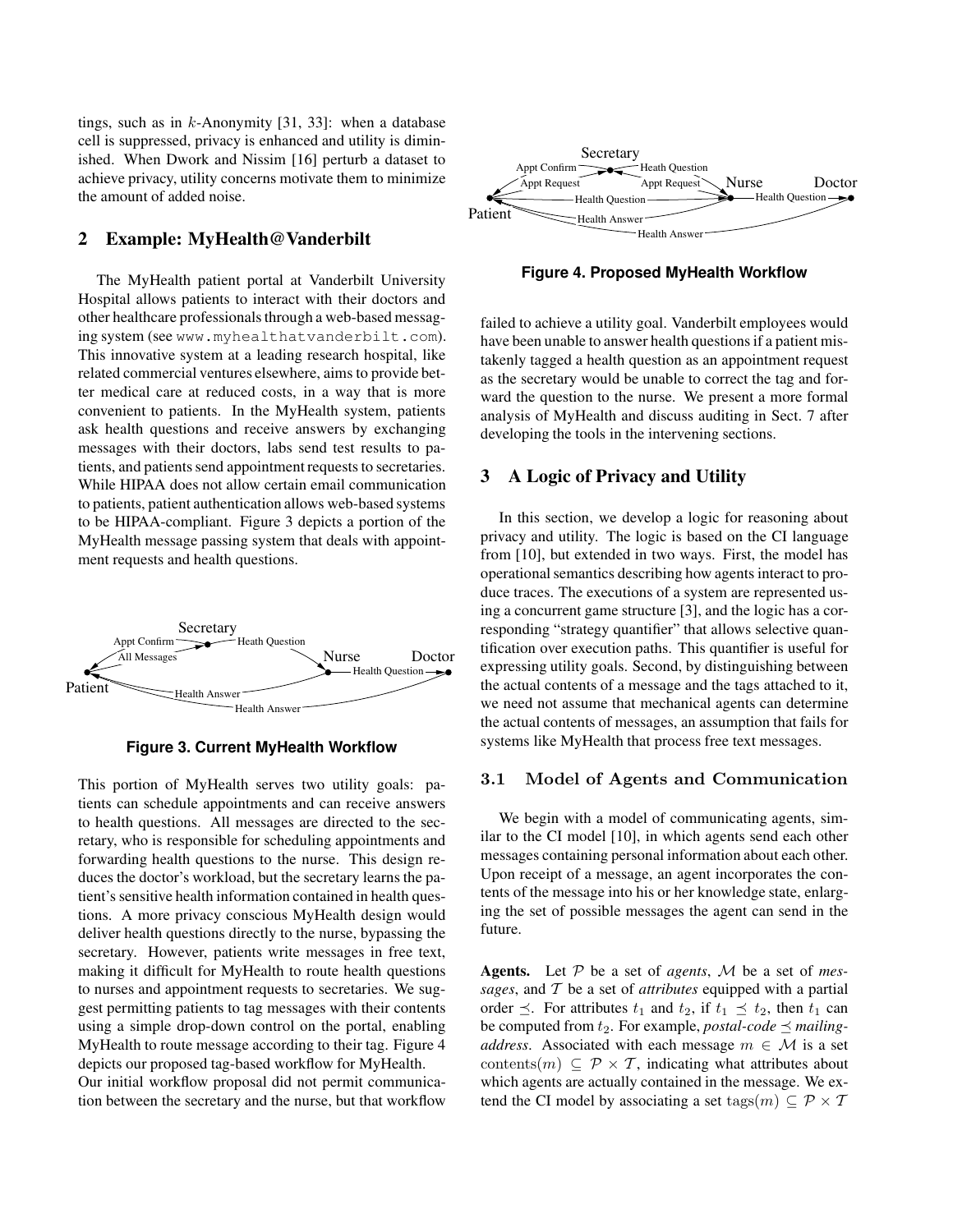with each message  $m$ , indicating the tags carried by the message. The tags of a message are the purported contents of the message and need not bear any relation to the actual contents of the message. Human agents can ascertain the actual contents of the message, whereas mechanical agents have access only to the tags. Send(p, q, m) is an *action* where  $p, q \in \mathcal{P}$  are agents and  $m \in \mathcal{M}$  is a message. The action Send $(p, q, m)$  occurs when agent p sends message m to agent  $q$ .

**Knowledge.** In order to send  $m$ , an agent must know the contents of  $m$ . After receiving  $m$ , an agent learns the contents of m. The *knowledge state* of an agent p is a subset  $\kappa_p \subseteq \mathcal{P} \times \mathcal{T}$ , indicating the information p has received. The *global knowledge state* κ is a function mapping each agent to his or her knowledge state. Associated with each knowledge state is a set of actions *available* to p.

available<sub>p</sub>( $\kappa$ ) = { $\tau$ }∪{Send(p, q, m) | contents(m)  $\subseteq$   $\kappa_p$ },

where  $\tau$  is the null action that does not transmit a message. Notice that agents are free to select arbitrary tags when sending messages. Recipient learn the contents of messages they receive: for every Send $(p, q, m) \in$  available<sub>n</sub> $(\kappa)$ ,

$$
\kappa\xrightarrow{\mathsf{Send}(p,q,m)}\kappa[q\mapsto\text{cl}_\preceq(\kappa_q\cup\text{contents}(m))],
$$

where  $cl_{\preceq}(\kappa) = \{(p, t) \mid \exists t'.(p, t') \in \kappa \wedge (t \preceq t')\}$  is the set of attributes computable from  $\kappa$ . The relation  $\stackrel{\tau}{\rightarrow}$  is the identity relation on knowledge states. For every finite set of actions  $A = \{a_1, \ldots, a_n\}$  available in  $\kappa$ , let  $\kappa \stackrel{A}{\to} \kappa'$  if  $\kappa \stackrel{a_1}{\longrightarrow} \cdots \stackrel{a_n}{\longrightarrow} \kappa'$ . This is well-defined because available<sub>p</sub> is monotonic on  $\rightarrow$  and the resulting knowledge state is independent of the enumeration of A. A *trace* is a sequence of sets of actions labeling transitions beginning with an *initial knowledge state*.

Moves. We further extend the CI model with operational semantics by embedding the labeled transition system of knowledge states into a concurrent game structure [3], which we refer to as  $G$ . If  $G$  is currently in state  $\kappa$ , each agent selects a *move*, a set of actions  $A_p \subseteq$  available<sub>p</sub>( $\kappa$ ), and G advances to the unique knowledge state  $\kappa'$  such that

$$
\kappa \xrightarrow{\bigcup_{p} A_p} \kappa'.
$$

An action Send $(p_1, p_2, m)$  is *visible* to agent p if p is the sender,  $p_1$ , or the recipient,  $p_2$ . An agent p's *view* of a trace  $\pi$  is the subsequence  $\pi \restriction p$  containing all and only those actions visible to p. Agents are unaware of actions outside their view. Each agent  $p$  decides which moves to make according to a *local strategy*, a function from finite p-views to moves for p. This locality requirement makes  $\mathcal G$  a game of imperfect information.

#### 3.2 Syntax of the Logic

The syntax of the logic is a particular signature of Alternating-time Temporal Logic [3]. The signature is similar to CI [10], but extended with a strategy quantifier  $\langle \langle \vec{p} \rangle \rangle \varphi$  to make use of the game structure and a predicate tagged to access the tags of messages. We employ both the contains and tagged predicates to be able to compare the purported and actual contents of messages. We do not need the incontext predicate because the workflows we study are present implicitly in a single context.

$$
\varphi ::= \mathsf{send}(p, q, m) \mid \mathsf{inrole}(p, r) \mid t_1 \preceq t_2 \mid \\ \mathsf{contains}(m, p, t) \mid \mathsf{tagged}(m, p, t) \mid \\ \varphi \land \varphi \mid \neg \varphi \mid \varphi \mathbf{U} \varphi \mid \varphi \mathbf{S} \varphi \mid \mathbf{X} \varphi \mid \langle \vec{p} \rangle \rangle \varphi \mid \exists x. \varphi
$$

Informally, the predicate send $(p, q, m)$  indicates that agent p has just sent agent q a message m; inrole $(p, r)$  indicates that agent p is in role r; contains $(m, p, t)$  indicates that message m contains attribute t about agent p; tagged $(m, p, t)$ indicates that the message  $m$  is tagged with tag  $t$  about agent p;  $t_1 \le t_2$  indicates that attribute  $t_1$  can be computed from attribute  $t_2$ . We use the standard abbreviations  $\wedge$ ,  $\rightarrow$ , and  $\forall$  as usual in first order logic and  $\mathbf{F}\varphi \equiv \text{true}\mathbf{U}\varphi$  for "eventually" and  $\mathbf{G}\varphi \equiv \neg \mathbf{F} \neg \varphi$  for "henceforth" as is usual in temporal logic (e.g., [23]). A formula  $\varphi$  is an *LTL formula* if it is free of strategy quantifiers.

Formulas are interpreted over the concurrent game structure  $G$  as usual for ATL [3] with imperfect information. A formula  $\langle \langle \vec{p} \rangle \rangle \varphi$  holds if set of agents  $\vec{p}$  have a local strategy to bring about  $\varphi$ , that is there exists a function mapping  $\vec{p}$ 's view of the history thus far to moves for each agent in  $\vec{p}$  that ensures  $\varphi$  holds regardless of the actions of actions of other agents.

Actions. Formally, the syntax of the logic contains only send actions. Other actions can be faithfully represented as sending messages, as in object-oriented programming languages such as Smalltalk and Java. The below formula expresses that a customer's telephone number should not be used for telemarketing:

$$
G\forall p, q, d. \text{ inrole}(p, customer)
$$
  

$$
\land \text{ contains}(d, p, telephone-number)
$$
  

$$
\rightarrow \neg \text{send}(q, telemarker, d)
$$

Syntactic sugar could be added to more naturally express general actions without affecting the technical results of this paper provided all the actions are recorded in the audit log.

Parameterized Roles. Some policies require finer distinctions between roles. For example, in order to Alice to perform an action, the policy might require that not only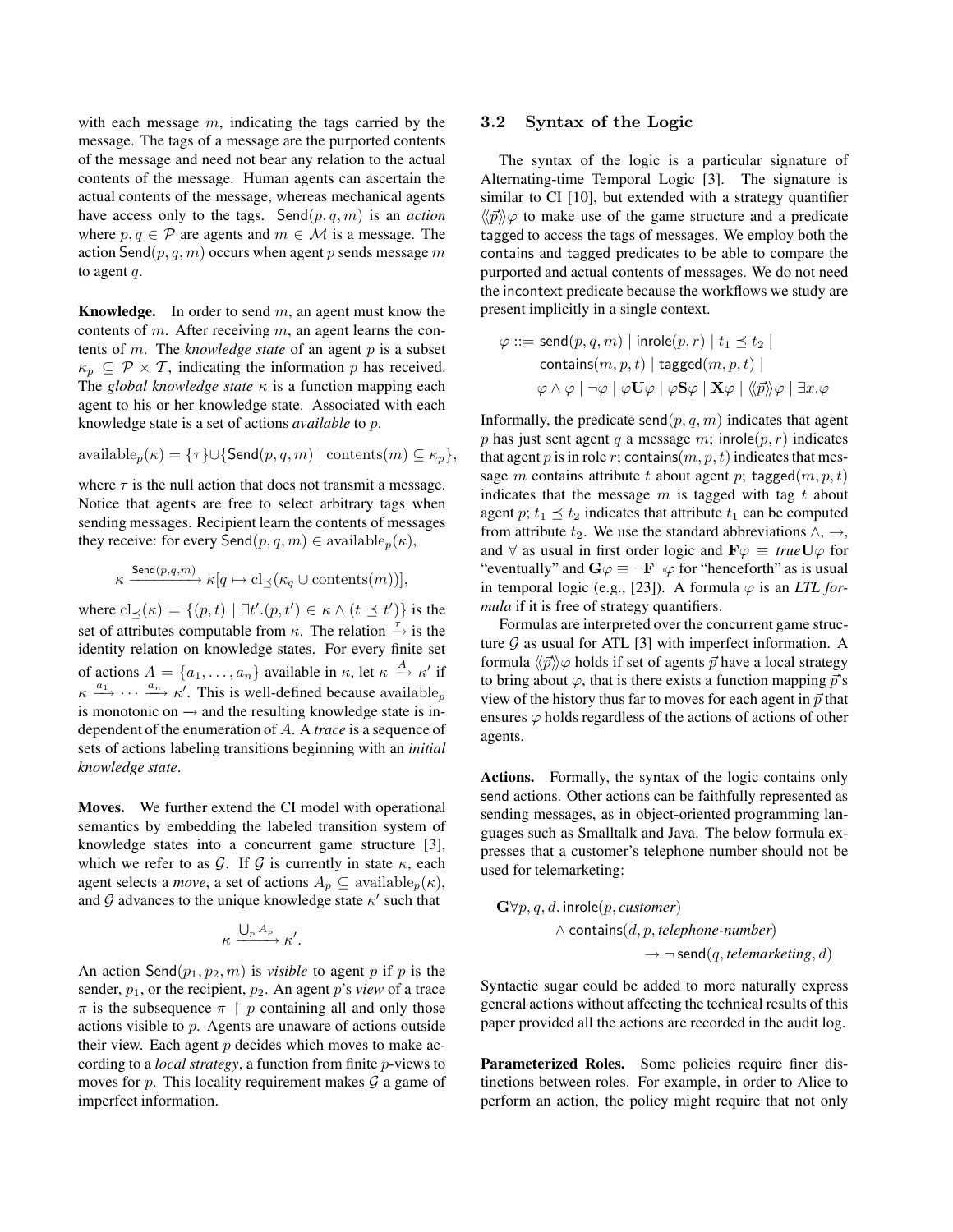is Alice a doctor, but in fact that she is Bob's doctor. The logic can be extended to express these parameterized roles by replacing the two-ary inrole predicate with a three-ary inrole predicate, as in inrole(*Alice*, *Bob*, *doctor*). Semantically, roles become pairs containing a role identifier and an agent. Again, the main results of the paper are unaffected.

## 4 Workflows and Responsibility

A workflow is a division of responsibility among human agents and a mechanical workflow engine. By assigning responsibilities to human agents, workflows can achieve privacy and utility goals beyond the capabilities of mechanical systems. We develop general design principles and desiderata using abstract workflows, which are collections of formulas specifying agent and engine responsibilities, and specific auditing algorithms for practical workflows like My-Health based on communication graphs.

Abstract Workflows. Abstractly, a *workflow* is an LTL sentence  $\varphi$  together with an LTL formula  $\varphi_r(x)$  for each role r. The mechanical workflow engine is responsible for achieving  $\varphi$  and a human agent p in role r is responsible for achieving  $\varphi_r(p)$ . As the workflow engine can only prevent communication initiated by human agents, it can enforce only safety properties (properties that fail at a finite time). Also, as a mechanical agent, the workflow engine must authorize communication based on message tags (and not the inaccessible message contents).

**Def.** A workflow is *feasible* if  $\varphi$  is a safety formula<sup>1</sup> without the contains predicate and  $\mathcal{G} \models \forall p \varphi \land \text{inrole}(p, r) \rightarrow$  $\langle\!\langle p \rangle\!\rangle\varphi_r(p)$ , for every role r.

In a feasible workflow, agents have local strategies for living up to their responsibilities and, thus, know which actions or inaction are responsible based on their observations of previous actions (assuming the workflow engine is functioning property). Moreover, if an agent is responsible for sending a message, feasibility ensures the agent will be able to send the message.

Graph-based Workflows. The MyHealth workflow depicted in Fig. 4 is a practical kind of workflow based on a *workflow graph*, a set of nodes R, the roles of the workflow, and a function T such that  $T(r_1, r_2) \subseteq T$  for all  $r_1, r_2 \in \mathcal{R}$ , where  $T$  is the set of attributes. The workflow engine permits a message  $m$  to be sent from an agent in role  $r_1$  to an agent in role  $r_2$  if, and only if,  $tags(m) \subseteq T(r_1, r_2)$ .

The responsibility of the workflow engine is the conjunction over  $r_1, r_2 \in \mathcal{R}$  of

$$
\mathbf{G} \forall p_1, p_2, q, m.\, \text{invole}(p_1, r_1) \land \text{invole}(p_2, r_2) \land \text{send}(p_1, p_2, m) \land \text{tagged}(m, q, t) \rightarrow t \in T(r_1, r_2).
$$

The workflow engine is stateless and distributed because the decision about whether to block a communication is based only on the current action, not on past or non-local actions. The responsibilities of human agents are divided into two parts: *tagging responsibilities* and *progress responsibilities*. Agents are responsible for tagging messages contents they are permitted to send. The tagging responsibility for role  $r$ is the conjunction over  $t \in T(r, *)$  of

$$
\begin{aligned} \mathbf{G}\forall p_2, q, m.\, \mathsf{send}(x, p_2, m) \land \mathsf{contains}(m, q, t) \\ \rightarrow \mathsf{tagged}(m, q, t). \end{aligned}
$$

In MyHealth, nurses are responsible for tagging messages with *health-question*, *appt-request*, and *health-answer*. Tagging constraints are feasible because agents are free to select the tags on messages they send. Progress responsibilities require agents to eventually send messages. They are essential in achieving the liveness requirements of privacy goals (such as notification requirements) and in achieving utility goals. A progress responsibility is a formula of the form  $\mathbf{G}\forall \vec{x}.\psi \rightarrow \mathbf{F}\theta$ , where  $\psi$  and  $\theta$  are past formulas. For example, in MyHealth, doctors have the following progress responsibility.

 $\mathbf{G}\forall p,q,m.$  send $(p,x,m)$  $\land$  contains $(m, q, health-question) \rightarrow$  ${\bf F}\exists m'.$  contains $(m, q, \textit{health-answer}) \wedge \textsf{send}(x, q, m')$ 

We do not make explicit how  $m'$  depends on m because  $m'$ is created by a human agent, not by a piece of code. A more detailed model might bind the health answer to the question by way of a transaction identifier or a more explicit notion of causality.

## 5 Privacy and Utility in Workflow Design

Organizations design workflows to accomplish certain tasks while complying with legislation and privacy policies. This section contains algorithms for determining if a workflow design achieves these utility and privacy goals provided all agents act responsibly. If several workflows achieve privacy and utility, many privacy advocates [24] recommend deploying a workflow that minimizes the information disclosed to agents. We formulate a design criteria called *minimality* that makes this intuition precise.

<sup>&</sup>lt;sup>1</sup>There is a standard syntactic definition of safety formulas [23].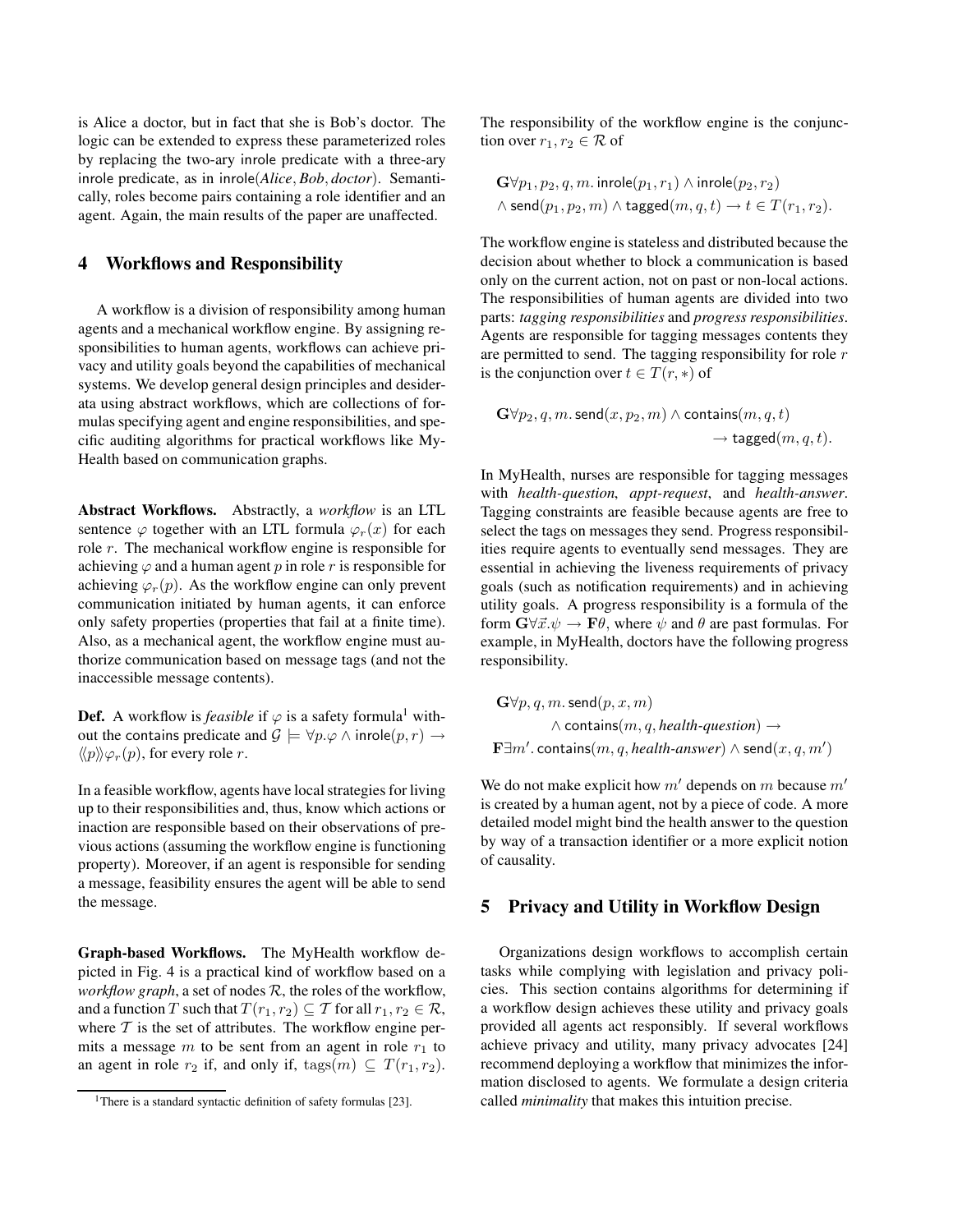### 5.1 Privacy

Many of the privacy provisions found in US legislation can be expressed in CI [10]. For example, one of My-Health's privacy goals, derived from HIPAA, is that no patient should learn answers to another patient's health questions.

$$
\mathbf{G}\forall p_1, p_2, q, m. \mathsf{send}(p_1, p_2, m) \land \mathsf{inrole}(p_2, patient)
$$
  

$$
\land \mathsf{contains}(m, q, health-answer) \rightarrow q = p_2
$$

Responsible executions of a workflow  $(\varphi, \varphi_R)$  is characterized in LTL as follows.

*agents-responsible* 
$$
\equiv \varphi \land \bigwedge_{r \in \mathcal{R}} \forall p.\mathsf{inrole}(p,r) \rightarrow \varphi_r(p)
$$

If  $\mathcal{G} \models_{\text{LTL}} \text{agents-responsible } \rightarrow \text{ privacy-policy, then re-}$ sponsible agents will achieve a privacy goal *privacy-policy*. However, this requirement imposes a design constraint only on agent responsibilities, not the responsibility of the workflow engine. When the tags are correct, the workflow engine is capable of enforcing safety properties but is incapable of enforcing liveness properties. The executions of the workflow with correct tags is expressed by the LTL formula

$$
tags\text{-}correct \equiv \varphi \land \forall p_1, p_2, q, m, t. \mathsf{send}(p_1, p_2, m) \\ \rightarrow (\mathsf{tagged}(m, q, t) \leftrightarrow \mathsf{contains}(m, q, t)).
$$

A workflow achieves a privacy goal if responsible agents fulfill the privacy goal and the workflow engine fulfills the safety component of the privacy policy when operating with correct tags.

Def. A workflow *achieves* a privacy goal *privacy-policy* if

 $\mathcal{G} \models_{\text{LTL}} \text{tags-correct U agents-responding } \rightarrow \text{private}$ y-policy.

Algorithmically, we consider the propositional case in which there are a finite number of agents, messages, attributes, and roles.

Theorem 1. *It can be decided whether a workflow achieves a privacy goal using space polynomial in the description of the workflow and the number of agents.*

In practice, if an organizations has a large number of agents, we suggest the standard practice of evaluating whether a workflow achieves privacy on a smaller model for which the model-checking problem is tractable.

## 5.2 Utility

A workflow is useful if some execution accomplishes a task, though that task need not be accomplished in every execution. A workflow achieves a utility goal if some of the agents have a strategy for accomplishing the task. Formally, a utility goal for agents in a vector of roles  $\vec{r}$  is a sentence of the form

$$
\forall \vec{p}.\mathsf{inrole}(\vec{p},\vec{r}) \rightarrow \langle\!\langle \vec{p} \rangle\!\rangle \psi,
$$

where  $\psi$ , the task, is an LTL formula. For example, one utility requirement in MyHealth is that patients can receive answers to their health questions.

$$
\forall p. \text{ inrole}(p, patient) \rightarrow \langle\!\langle p \rangle\!\rangle \mathbf{F} \exists p_1, m.
$$
  
send $(p_1, p, m) \land \text{contains}(m, p, health-answer).$ 

A workflow achieves a utility goal *utility-goal* if the agents have a strategy for responsibly accomplishing their task if the other agents act responsibly, formalized as the ATL\* entailment  $G \models agents-response$ *responsible*  $\rightarrow$  *utility-goal.* 

In general, deciding whether a workflow satisfies this condition is undecidable [3] because  $G$  is a game of imperfect information: an agent's strategy is based only on the messages that the agent has sent or received, not on messages exchanged between other agents. For example, a patient's strategy for obtaining an answer to his or her health question cannot depend on whether messages have been exchanged between a doctor and a nurse. To avoid undecidability, we use a sound approximation based on local communication games. This approximation has proven adequate for the examples we have examined thus far.

Local Communication Game. Instead of checking the formula in the full game  $G$ , we check the formula in the *local communication game* for agent  $p$ ,  $\mathcal{G}_p$ , a game of perfect information where we can apply the standard modelchecking algorithm for ATL\*. Checking the formula in the local model is sound (but not complete) for a certain syntactic class of formulas that includes utility goals. The local communication game  $\mathcal{G}_p$  is defined from the full communication game G by way of  $\sim_p$ , the smallest equivalence relation such that  $\kappa_1 \sim_p \kappa_2$  if  $\kappa_1 \stackrel{a}{\to} \kappa_2$ , where  $\kappa_1$  and  $\kappa_2$ are knowledge states of  $G$  and  $a$  is invisible to  $p$ .

**Proposition 2.**  $\hat{\kappa} \sim_{p} \kappa$  *implies*  $\hat{\kappa}_p = \kappa_p$ *, for all knowledge states* κˆ *and* κ*.*

The states of  $\mathcal{G}_p$  are the equivalence classes  $[\kappa]_p$  of knowledge states  $\kappa$  of G under  $\sim_p$ . A action is available in  $[\kappa]_p$ if  $p$  considers the action possible. For all sets of actions A,  $[\kappa]_p \stackrel{A}{\rightarrow} [\kappa']_p$  if there exist  $\hat{\kappa} \sim_p \kappa$  and  $\hat{\kappa}' \sim_p \kappa'$  with  $\hat{\kappa} \stackrel{A}{\longrightarrow} \hat{\kappa}'$ .

Lemma 3. *For all sets of actions* A *and all knowledge states* κ*,* κ1*, and* κ2*,*

$$
[\kappa]_p \stackrel{A}{\longrightarrow} [\kappa_1]_p
$$
 and  $[\kappa]_p \stackrel{A}{\longrightarrow} [\kappa_2]_p$  implies  $\kappa_1 \sim_p \kappa_2$ .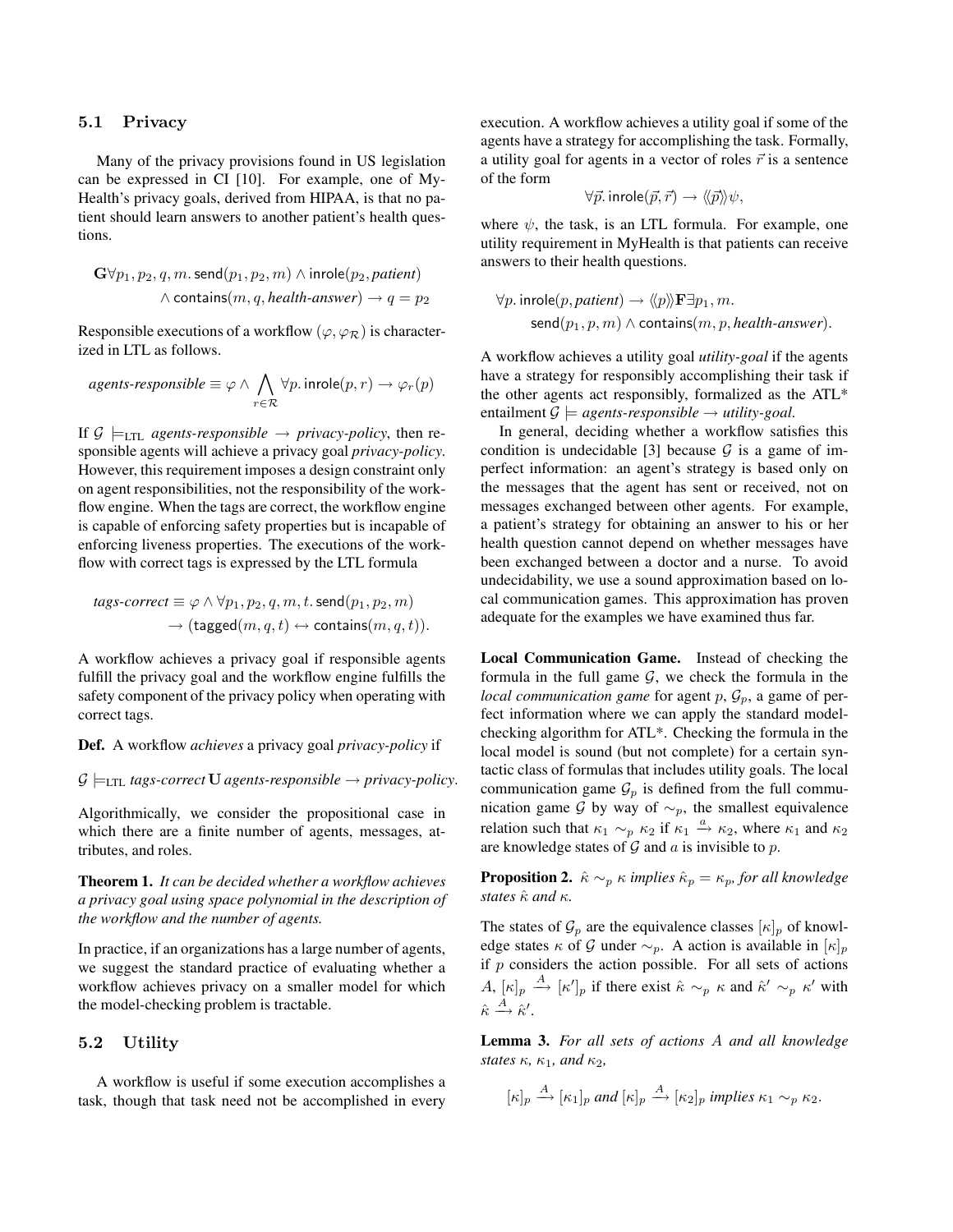*Proof.* It suffices to prove the statement for A containing a single action. If  $p$  is not the recipient of a send message, then  $[\kappa_1]_p = [\kappa_2]_p = [\kappa]_p$ . If p is a recipient, then  $\kappa_1(p)$  and  $\kappa_2(p)$  and the other agents can invisibly exchange messages to equalize their knowledge as well, yielding  $\kappa_1 \sim_p \kappa_2$ .  $\Box$ 

The main idea of the proof is contained in Lemma 4, which connects the truth value of visible formulas in  $\mathcal{G}_p$  with their truth value in G. The atomic formulas *visible* to agent p are  $send(p, *, *)$ ,  $send(*, p, *)$ ,  $inrole(*, *)$ ,  $contains(*, *, *)$ , and tagged( $*,*,*,$ ), where  $*$  is an arbitrary term. A formula is *visible* to *p* if, and only if, all its atomic formulas are visible to  $p$ . The truth values of formulas visible to  $p$  are determined by the view of  $p$ .

**Lemma 4** (Soundness). *For all LTL formulas*  $\varphi$  *that are visible to* p*,*

$$
\mathcal{G}_p \models \langle\!\langle p \rangle\!\rangle \varphi \text{ implies } \mathcal{G} \models \langle\!\langle p \rangle\!\rangle \varphi.
$$

*Proof Sketch.* If p has a strategy to force  $\varphi$  in  $\mathcal{G}_p$ , then p must also have a strategy to force  $\varphi$  in  $\mathcal G$  because the set of moves available to  $p$ 's opponents in  $\mathcal G$  is a subset of the set of moves available to p's opponents in  $\mathcal{G}_p$ . Fix a strategy  $\Gamma_p$ for p that forces  $\varphi$  in  $\mathcal{G}_p$ . For every finite p-view  $\pi \restriction p$  of  $\mathcal{G}_p$ , let  $\Gamma(\pi \upharpoonright p) = \Gamma_p([\pi]_p)$ .  $\Gamma$  is a local strategy for p in G that forces  $\varphi$  because  $\varphi$  is visible to p.  $\Box$ 

We can now state a sound algorithm for determine whether  $\mathcal{G} \models \psi \rightarrow \langle \psi \rangle \rangle \varphi$  for propositional LTL formulas  $\psi$  and  $\varphi$ .

**Algorithm.** Let G be the labeled transition system of  $\mathcal{G}$  and let  $A^{\psi}$  be the Büchi automata for  $\psi$  (see, for example, [23]). Construct  $G^{\psi}$  as the conjunction of the automata G and  $A^{\psi}$ and use it as the frame of the concurrent game structure  $\mathcal{G}^{\psi}$ . Let  $\mathcal{G}_{p}^{\psi}$  be the local communication game. Report *true* if  $\mathcal{G}_p^{\psi} \models \langle \! \langle p \rangle \! \rangle \varphi$  (determined using standard ATL\* model checking, i.e. [3]).

Theorem 5. *Algorithm 5.2 is sound for deciding whether*

$$
G \models agents-responseible \rightarrow utility\text{-}goal.
$$

*Proof Idea.* Intuitively, algorithm 5.2 uses deduction to translate the problem into  $G$ , *agents-responsible*  $\models$ *utility-goal* and then applies Lemma 4 to use the standard ATL\* model checking algorithm. Each step in the algorithm preserves soundness, so the entire algorithm is sound.  $\Box$ 

#### 5.3 Minimal Workflow

The Markle Foundation [24], among many others, advocates the principle of *minimum necessary disclosure* for systems processing personal information. Under this principle, each agent should receive only the information needed for the workflow to achieve its utility goals. We begin to make this notion precise by inducing a partial order relation on workflows.

**Def.** One workflow  $W_1 = (\varphi_1, \varphi_R)$  is *at least as restrictive as* another workflow  $W_2 = (\varphi_2, \varphi_{\mathcal{R}})$ , written  $W_1 \leq W_2$ , if  $\mathcal{G} \models \varphi_1 \rightarrow \varphi_2.$ 

If  $W_1 \leq W_2$ , the workflow engine permits agents to learn no more information in  $W_1$  than in  $W_2$ . For graphbased workflows,  $W_1(\mathcal{R}, T_1)$  is at least as restrictive as  $W_2(\mathcal{R}, T_2)$  if  $T_1(r_1, r_2) \subseteq T_2(r_1, r_2)$  for all  $r_1, r_2 \in \mathcal{R}$ . In this initial formulation, workflows are only comparable under  $\leq$  if they have the same agent responsibilities.

Proposition 6 (Monotonicity). For all workflows  $W_1$  and  $W_2$ , if  $W_1 \leq W_2$  and  $W_2$  achieves a privacy goal, then  $W_1$ *also achieves the privacy goal.*

The ordering  $\leq$  is conservative in the sense that if two workflows are related by  $\leq$ , then the smaller one discloses less information, but, if two workflows are incomparable under  $\leq$ , one might still disclose less information. There does not appear to be a direct connection between this ordering and utility goals as whether an agent has a strategy to achieve a goal might be helped or hindered by strengthening the engine responsibility.

Def. A workflow W is *minimal* for a utility goal if W achieves the utility goal and all feasible workflows  $W'$  < W fail to achieve the utility goal (where  $W' < W$  if  $W' \leq W$  and  $W \nleq W'$ ).

Minimal workflows provide the strongest privacy for a given utility goal, as advocated by the principle of minimum necessary disclosure. For abstract worflows, minimal workflows (as defined) fail to exist because the engine responsibility  $\varphi$  of a candidate minimal workflow can always be strengthened by conjoining extraneous conditions. This definition is useful as it provides a precise metric for evaluating workflow designs, but other definitions are likely to have more desirable properties.

Proposition 7. *Given a set of roles* R*, a responsibility for each role*  $\varphi_R$ *, and a set of utility goals, there exists a graph-based workflow*  $(\varphi, \varphi_R)$  *that is minimal among graph-based workflows.*

A minimal graph-based workflow can be computed using brute force by iteratively increasing the tags permitted on each edge of the workflow graph and testing whether the workflow achieves utility.

### 6 Auditing Workflow Execution

In evaluating workflow designs, we considered only responsible executions of the workflow. In an actual deployment, agents can act irresponsibly, either out of malice or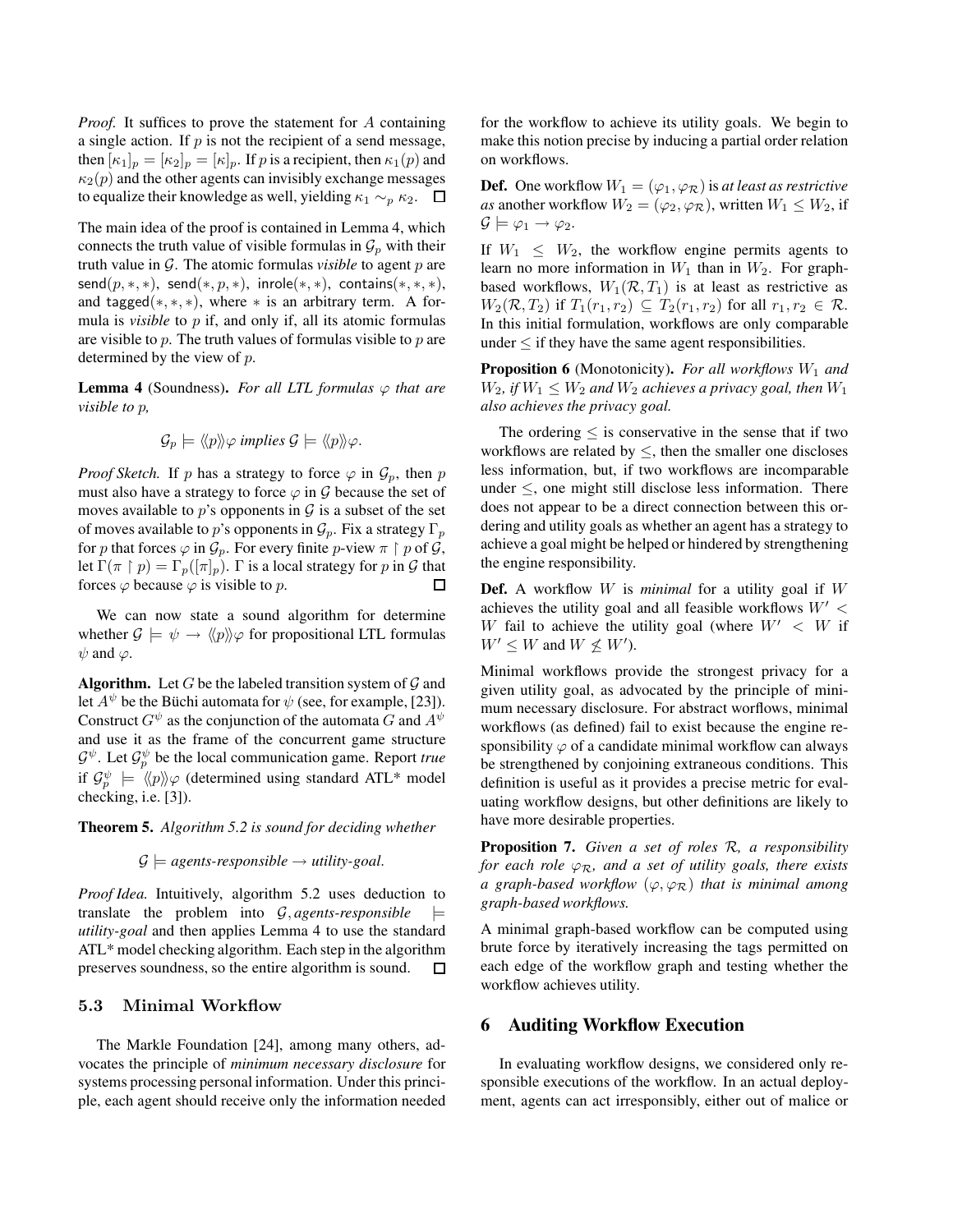by mistake, leading to policy violations. To hold agents accountable for these actions, organizations should record communication in an *audit log*. In this section, we present auditing algorithms for finding agents accountable for policy violations and for periodically scanning the log for signs of irresponsible actions. These algorithms are not fully automatic, but require an oracle that reports the actual contents of messages. We seek to minimize the number of oracle calls as we expect the oracle to be implemented by a human auditor. Additionally, we recommend the audit log maintain the Lamport causality [20] relation between events to facilitate efficient auditing.

### 6.1 Policy Violations and Accountability

A safety property is violated on a finite trace, but the agent who performed the last action in that trace might not be blameworthy. For example, HIPAA does not permit the publication of protected health information in a newspaper, but HIPAA does not hold the reporter accountable for publishing the information. Instead, the person in the hospital who leaked the information caused the violation by acting irresponsibly and should be held accountable. Below, we make this intuition precise by defining *policy violation*, *causality* and *accountability*.

Policy Violations. To define when an action violates a policy, we employ the notion of strong compliance [10]: an action is strongly compliant with a policy if there exists a continued execution that satisfies the policy. Formally, given a finite past history σ, an action a *strongly complies* with a policy  $\theta$ , written  $a \in \text{compliant}_{\theta}(\sigma)$ , if there exists a trace  $\sigma'$  such that  $\sigma \cdot a \cdot \sigma' \models \theta$ . We require of policies that agents can determine whether their actions strongly comply with the policy. This ensures that policy violations are visible to the agents violating the policy and prevents policy compliance from depending on unrelated actions.

Def. A privacy policy θ has *local compliance* if, for all agents p and all traces  $\pi_1$  and  $\pi_2$ ,

$$
\pi_1 \upharpoonright p = \pi_2 \upharpoonright p \text{ implies}
$$

$$
\text{compliant}_{\theta}(\pi_1) \cap A_p = \text{compliant}_{\theta}(\pi_2) \cap A_p,
$$

where  $A_p$  is the set of actions for which p is the sender.

Causality. Workflows do not define any explicit causal relation between messages. For this reason, we resort to a standard trace-based notion of causality [20].

**Def.** The *possibly-caused* relation for a trace  $\pi$ , written  $m_{\pi}$ , is the minimal transitive relation such that  $i \rightarrow_{\pi} j$ if event i occurs before event j in the view  $\pi \restriction p$  of some agent p.

In a trace  $\pi$ , the set of *causes* of an event j is the set of events causes $\pi(j) = \{i \mid i \leadsto \pi j\}$ . The set of causes of an event is an over-approximation in the sense that if an event  $i$ actually caused event  $j$  (under some non-trace-based notion of actual causation, such as [22]), then  $i \in \text{causes}_{\pi}(j)$ , but it is possible that  $i \in \text{causes}_{\pi}(j)$  without i being an actual cause for j.

Accountability. An agent is *accountable* for policy violation *i* in a trace  $\pi$  if the agent undertook an action in causes<sub> $\pi(i)$ </sub> and did not fulfill his or her responsibilities in  $\pi$ . This definition is also an over approximation because every agent whose irresponsibility actually caused a policy violation is classified as accountable, but not every accountable agent actually caused a policy violation.

Lemma 8 (Accountability). *For all policies with local compliance, all graph-based workflows achieving the privacy policy, and all traces* π*, if* π *contains an action that violates the policy, then there exists an accountable agent.*

*Proof.* Given a trace  $\pi$  with an action i undertaken by agent p that violates the privacy policy, we construct a trace  $\hat{\pi}$  that contains only the causes of i. The events  $\hat{\pi}$  form a trace because the actions available to each agent at a given time depend only on the set messages previously received by that agent, and all those events are included in  $\hat{\pi}$ . Moreover,  $\pi \restriction p = \hat{\pi} \restriction p$  because all the events in p's view possibly caused the event i. Because the privacy policy has local compliance, i is also a violating event in  $\hat{\pi}$ , and there must exist an irresponsible agent  $q$  who undertook an action that possibly caused the violation. Finally, q's actions are also irresponsible in  $\pi$  and q is an accountable agent. 口

## 6.2 Finding Accountable Agents

Our auditing algorithm for finding accountable agents in an audit log uses an oracle  $\mathcal O$  such that  $\mathcal O(m)$  =  $\text{contents}(m)$  to determine whether an agent acted responsibly by comparing the actual contents of messages with their tags. In practice, this oracle can be implemented by a human auditor, possibly with the assistance of a text classification algorithm.<sup>2</sup> The algorithm is formulated as a search on the causality graph of the audit log. The *causality graph* of a trace  $\pi$  is the graph with a node for each event in  $\pi$ and with an edge from event i to event j iff (1) i  $\rightsquigarrow_{\pi}$  j and (2) there is no event k with  $i \rightarrow \pi$  k and  $k \rightarrow \pi$  j. The causality graph can be constructed mechanically as it does not depend on the contents of the messages. Moreover, it can be constructed incrementally as actions are logged.

<sup>&</sup>lt;sup>2</sup>The University of Medicine  $\&$  Dentistry of New Jersey determines whether to encrypt outgoing messages by scanning the messages for keywords [35], essentially guessing the correct tags mechanically.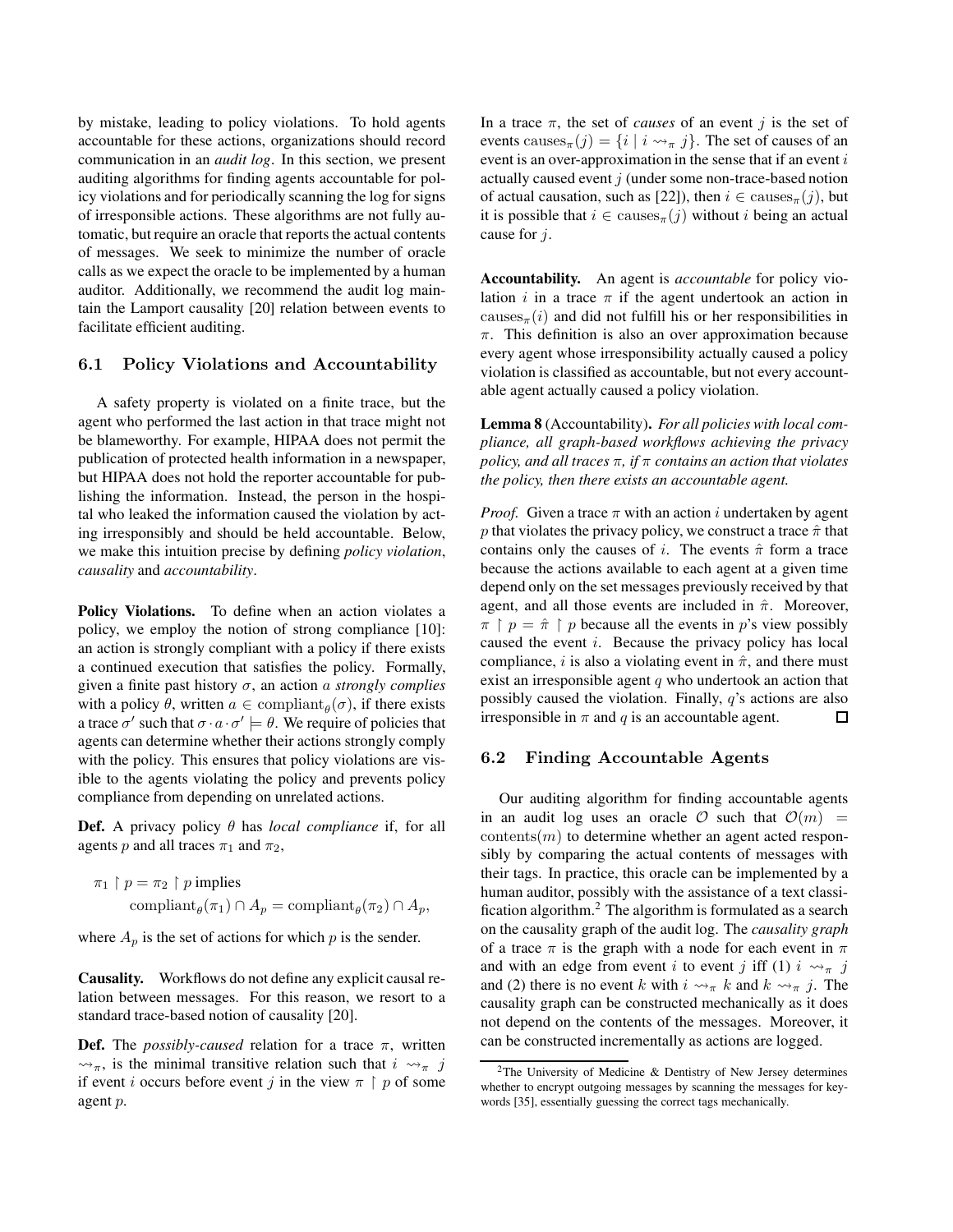**Algorithm.** Given a policy violation i and an audit log  $\pi$ , let G be the causality graph of  $\pi$  with the edges reversed. Beginning at i, perform a breath-first search of  $G$ . Upon encountering an action Send $(p, q, m)$ , compare  $\mathcal{O}(m)$  with  $tags(m)$ . If p failed to add a tag for which he or she was responsible, output p as an accountable agent and terminate.

If the human auditor decides that the agent found by the algorithm did not actually cause the policy violation, he or she can continue the search. The algorithm will eventually enumerate all the accountable agents, one of whom must have actually caused the policy violation.

Theorem 9 (Correctness). *For every violation of a policy with local compliance in an audit log of a graph-based workflow achieving the policy, the algorithm outputs an accountable agent.*

*Proof.* Lemma 8 guarantees the existence of an irresponsible agent who possibly caused the policy violation. In graph-based workflows, irresponsible agents can be recognized by comparing the actual contents of messages with the tags of the messages. The algorithm searches the events that possibly caused the violation for such irresponsible tagging of messages. П

The algorithm reduces the number of oracle calls by restricting the search to actions that possibly caused the policy violation. In a deployment with thousands of agents exchanging messages, the portion of the log examined is likely to be several orders of magnitude smaller than the entire log, especially if an accountable agent is found at a shallow depth in the causality graph. The algorithm can use fewer oracle calls (while maintaining correctness) if the human auditor guides the search towards events that appear to be more relevant to the policy violation. The search can also be directed towards suspicious actions, a mechanical heuristic developed in the following section.

#### 6.3 Monitoring for Irresponsible Actions

In addition to finding accountable agents after a policy violation occurs, auditing can also prevent some policy violations by detecting irresponsible actions before they lead to violations. The workflow engine can prevent irresponsible actions that can be detected mechanically, but it cannot prevent all irresponsible actions. In this section, we consider the problem of detecting irresponsible actions with the help of the oracle, but while minimizing work done by the human auditor. The simplest approach to detecting irresponsible actions in graph-based workflows is to sample communication at random and check, using the oracle, whether the sending agent tagged the message responsibly. This simple auditing algorithm requires many oracle calls to find a few irresponsible actions if the vast majority of communications are tagged responsibly. We suggest a more sophisticated approach based on a heuristic for *suspicious* actions.

Suspicious Events. Events appear suspicious if they indicate that some message tags were incorrect. The auditing engine can track the knowledge state of each agent using as in Sect. 3, using the tags as proxy for message contents:

$$
\kappa\xrightarrow{\mathsf{Send}(p,q,m)}\kappa[q\mapsto\mathrm{cl}_\preceq(\kappa_q\cup\mathrm{tags}(m))]
$$

The set of available action can also be modified to use tags:

$$
\text{available}^{\text{tags}}_p(\kappa) = \{\tau\} \cup \{\textsf{Send}(p, q, m) \mid \text{tags}(m) \subseteq \kappa_p\}
$$

These definitions are feasible for mechanical agents because they rely on message tags instead of message contents. If messages were always tagged correctly, the knowledge states computed from the tags would coincide with the real knowledge states. and every action undertaken by an agent would appear available from the tags. If some of the tags are incorrect, however, the apparent knowledge states are unlikely to coincide with the actual knowledge of agents. When agents undertake apparently unavailable actions, those actions are suspicious.

**Def.** An action a by agent p is *suspicious* if  $a \notin \mathbb{R}$ available $t_p^{\text{tags}}(\kappa)$ , where  $\kappa$  is the current knowledge state computed using message tags.

"Suspicious" is a heuristic. Irresponsible actions can lead to policy violations without triggering suspicion, and suspicious actions can occur unrelated to any irresponsible action. Suspicious actions do indicate related incorrect tags.

Proposition 10. *For all audit logs* π*, if agent* p *undertakes a* suspicious action, then there exists a message in  $\pi \restriction p$ *with incorrect tags.*

*Proof.* The actions available to an agent are determined by his or her view of a trace. If an agent undertakes a suspicious action, then his actual knowledge differs from that computed from tags and thus a tag must be incorrect. 口

**Algorithm.** Given a suspicious event  $i$  by agent  $p$  and an audit log  $\pi$ , consult the oracle  $\mathcal O$  about the message sent during  $i$  and the messages received by  $p$  before  $i$  in reverse chronological order until an incorrectly tagged message is found. If the message was tagged irresponsibly, output the sending agent.

## 7 Formalizing MyHealth@Vanderbilt

In this section, we illustrate the formal concepts developed in the preceding sections using the My-Health@Vanderbilt patient portal. Based on this formal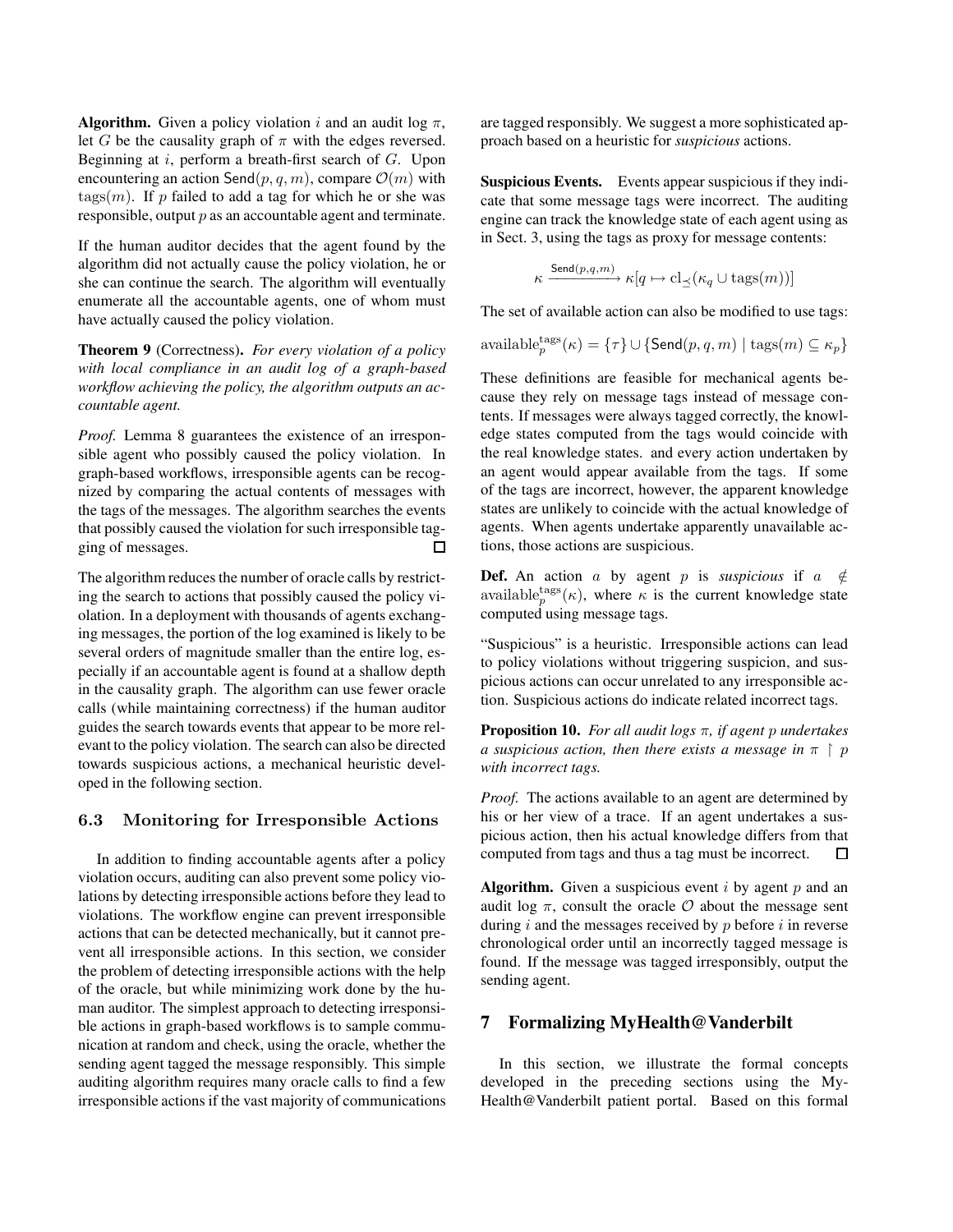analysis, we made several concrete design recommendations to the MyHealth developers. Specifically, we recommend introducing tags into the system and modifying the workflow to route health questions directly to nurses.

Workflow. MyHealth is a graph-based workflow with roles *patient*, *secretary*, *nurse*, and *doctor* and attributes *appt-request*, *appt-confirm*, *health-question*, and *health-answer*. There are two subsumption relations between attributes, enabling health answers to be computed from health questions and appointment confirmations to be computed from appointment requests.

# *health-answer health-question appt-confirm appt-request*

In the initial knowledge state, patients know their own *health-question* and *appt-request*, and no other attributes are known. The edges of the workflow graph are labeled as depicted in Fig. 4. For example, the edges emanating from the nurse to the other roles are labeled as follows:

$$
T_{nurse, patient} = {health-answer}
$$
  

$$
T_{nurse, secretary} = {appt-request}
$$
  

$$
T_{nurse, doctor} = {health-question}
$$

MyHealth has several progress responsibilities. Nurses are responsible for either answering or forwarding health questions, for sending misdirected appointment requests to the secretary, and for sending health answers only to the appropriate patient, as depicted in Fig. 5.

Privacy. The salient privacy goal of MyHealth is to comply with HIPAA. Many of the requirements of the HIPAA Privacy Rule can be expressed in the logic [10]. For simplicity, we consider two specific requirements: only health care providers receive protected health information and patients receive only their own health answers.

$$
\begin{aligned} \mathbf{G}\forall p_1, p_2, q, m.\,\mathsf{send}(p_1, p_2, m) \\ &\wedge \, \mathsf{contains}(q, health\text{-}question) \\ &\rightarrow (\mathsf{inrole}(p_2, \mathit{nurse}) \vee \mathsf{inrole}(p_2, doctor)) \end{aligned}
$$

$$
\mathbf{G}\forall p_1, p_2, q, m.\,\mathsf{send}(p_1, p_2, m) \land \mathsf{inrole}(p_2, patient) \land \mathsf{contains}(m, q, health-answer) \rightarrow q = p_2
$$

The proposed MyHealth workflow achieves both these privacy goals, but the current workflow does not achieve the first. While these properties are easy to check for this simple workflow, we could have used the algorithm in Sect. 5.1. Utility. Two utility goals of MyHealth are that patients can schedule appointments and receive answers to their health questions. We state these goals in terms of the existence of strategies.

 $∀p.$  inrole(p, patient)  $\rightarrow$   $\langle \langle p \rangle \rangle$ **F**∃q, m.  $send(q, p, m) \wedge contains(m, p, health-answer)$ 

MyHealth does achieve these utility goals. Another utility goal is worth analyzing because some of the patients who use MyHealth might not be technically savvy. The nurse and doctor have a strategy for reacting to health questions sent by patients with health answers, even if the patient incorrectly tags his or her health question and it is directed to the secretary. MyHealth without patient responsibilities achieves this privacy goal, but a variant of the workflow that does not include edges between the secretary and the nurse does not achieve this utility goal.

Auditing. We demonstrate the auditing algorithms on a trace  $\pi$  that violates the privacy policy because Alice, a secretary, received a health answer. Alice received the message because it was sent by Bob, another secretary, and tagged as an appointment request. Tracing backwards through the causality structure, the auditing algorithm queries the human auditor for the contents of several messages sent to Bob until it find an irresponsible message sent by Charlie, a nurse. Charlie sent the health answer to Bob irresponsibly tagged as an appointment request and can be held accountable for this action. Moreover, this irresponsible action is likely to be found by monitoring because it is suspicious: Bob had not previously received a message tagged as an appointment request.

# 8 Conclusions and Future Work

Privacy and regulatory compliance are important business and social concerns. Existing laws and societal expectations are complex and difficult for modern enterprises to understand and manage. We believe there is a need for a general, clear, and comprehensive framework for reducing high-level requirements to specific operating guidelines that can be applied at individual steps in a business process or organizational workflow.

We have developed a general framework for specifying and verifying privacy and utility goals of business processes that include both human agents and electronic systems. The agents interact in a concurrent game structure with imperfect information. The formulas of our logic are interpreted over this game structure. Expressing utility goals requires a strategy quantifier not needed in earlier work dealing only with privacy. Specifically, we use ATL<sup>\*</sup> to express utility properties and LTL to express privacy properties. This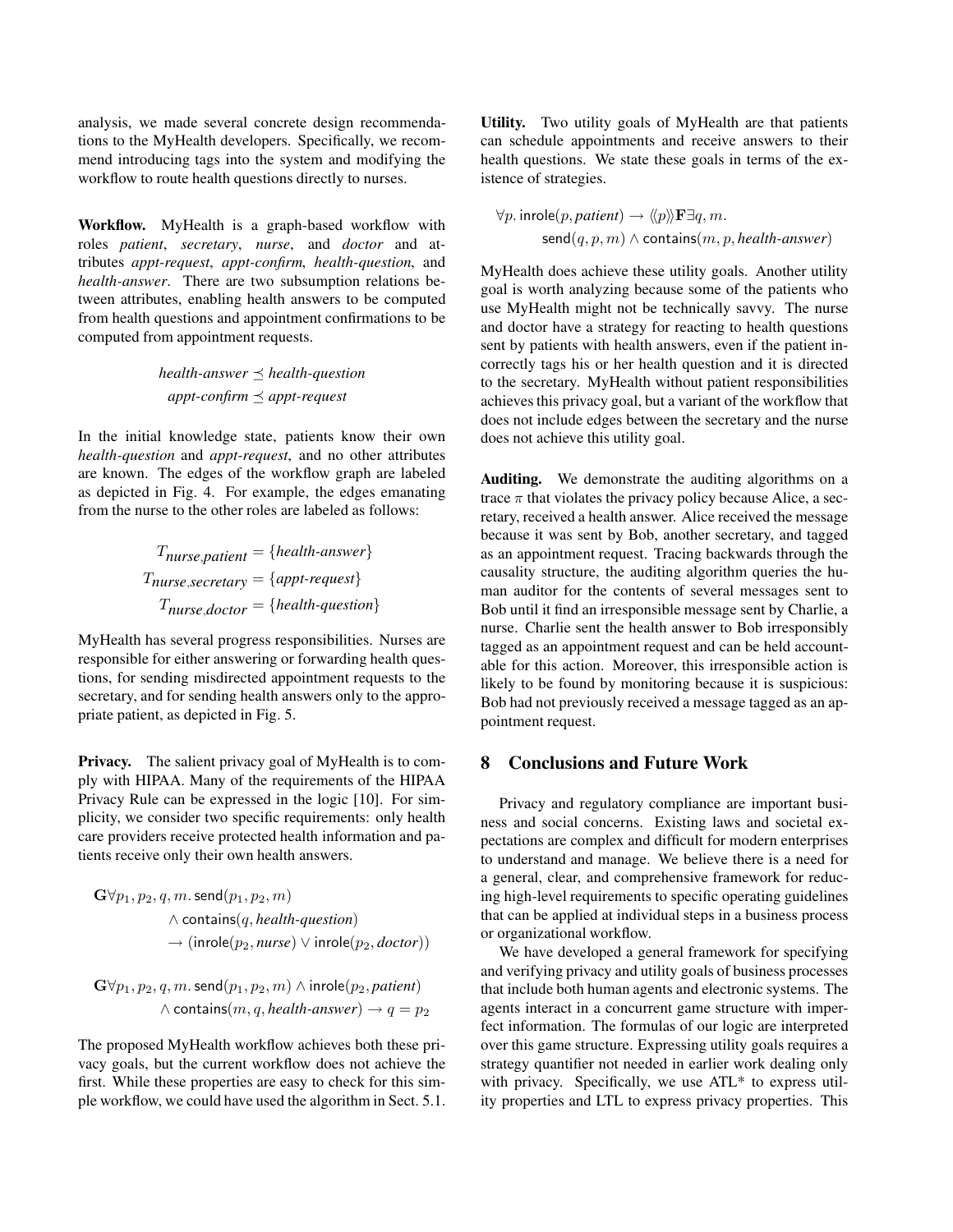$\mathbf{G}\forall p_1, q, m$ . send $(p_1, x, m) \wedge \mathbf{contains}(m, q, \mathit{health-question}) \rightarrow$ 

 $\mathbf{F}(\exists d. \text{ inrole}(d, doctor) \wedge \text{send}(x, d, m)) \vee$ 

 $(∃m'. contains(m', q, health-answer) ∧ send(x, q, m'))$ 

 $\mathbf{G}\forall p,q,m$ . send $(p,x,m) \wedge$  contains $(m,q,appt-request) \rightarrow \mathbf{F}\exists s$ . inrole $(s,secretary) \wedge send(x,s,m)$ 

 $\mathbf{G}\forall p,q,m.\,\mathsf{send}(x,p,m) \land \mathsf{contains}(m,q, \mathit{health-answer}) \rightarrow p = q$ 

#### **Figure 5. Responsibilities for Nurses in MyHealth@Vanderbilt**

framework also distinguishes between information visible to mechanical agents and to human agents. Specifically, we assume messages have explicit tags that can be read by mechanical agents, but these tags need not match the actual semantics contents of messages. This distinction is useful in evaluating which policy enforcement tasks can be carried out by electronic systems and which require human agents. Currently, we assume that privacy and utility goals depend only on the type of information (rather than the actual data values) and that information is about a single individual (rather than about groups of individuals). We plan to relax these restrictions in subsequent work and develop precise connections with research in data privacy and aggregation. While our current model focuses on communication actions, we also plan to develop extensions for tracking the purpose for which data is used within a business process.

We model business processes as workflows: divisions of responsibility among agents in various organizational roles. Workflows also include a mechanical engine that aids in enforcing policy. We present two sets of general technical results. The first set of results concerns workflow design. We present algorithms for checking whether a workflow design achieves the privacy and utility goals, assuming all agents are responsible. We also formulate a minimality condition on workflow designs that makes precise the informal principle of minimum necessary disclosure advocated by the privacy community. Currently, we consider only qualitative notions of privacy and utility. In subsequent work, we hope to explore more quantitative notions and appropriate extensions of the minimality condition. In particular, we believe that the ordering relation on workflows defined in this paper can be extended to align better with utility goals. In addition, the definition of workflows can be extended to capture the causal relation between two messages—when one message is sent in response to another. For example, in a messaging system, such as the one in MyHealth, messages can be bound together (using a thread or transaction identifier) so that it is possible to identify that a health answer from a doctor corresponds to a specific health question sent by a patient. Such causality relations can also be useful for improving the performance of the auditing algorithms.

The second set of results concerns auditing workflows carried out by a combination of responsible and irresponsible agents. Specifically, we present an algorithm for finding agents accountable for policy violations. This algorithm is aided by a human auditor accessed through an oracle, but aims to minimize the number of oracle calls. We also present a heuristic for identifying irresponsible agents by analyzing the audit log for suspicious events. We believe that these algorithms are practical and reduce significantly the workload on human auditors. However, we do not view these results as the final word on the auditing problem. We plan to investigate this problem further in subsequent work, specifically exploring fully automated auditing techniques with reasonable false positive and false negative rates and developing (semi-)automated techniques for identifying policy violations by analyzing audit logs.

We applied these methods to analyze the design of My-Health, a patient portal deployed at Vanderbilt. Our analysis led to concrete suggestions for improving the privacy and utility of the workflow. We are currently in discussions with the MyHealth designers about incorporating these changes in the portal. We believe that the methods in this paper are applicable to systems in a wide range of sectors including health care and financial services, where business processes routinely handle personal information and privacy and utility concerns are significant. In subsequent work, we hope to carry out case studies of other health care systems using automated tools. Another application area we hope to investigate is the outsourcing of business processes that deal with sensitive information such as social security and credit card numbers. In this setting, minimal workflows are particularly useful for tasks such as credit card charge-back that require access to real credit card numbers.

While it is unreasonable to expect the manager of a hospital, call center, or credit card processing organization to become fluent in temporal logic, we believe that the most productive way to address the basic problem is to develop precise, unambiguous foundations and use them to develop more accessible principles and guidelines. The latter topic is another interesting direction for future work.